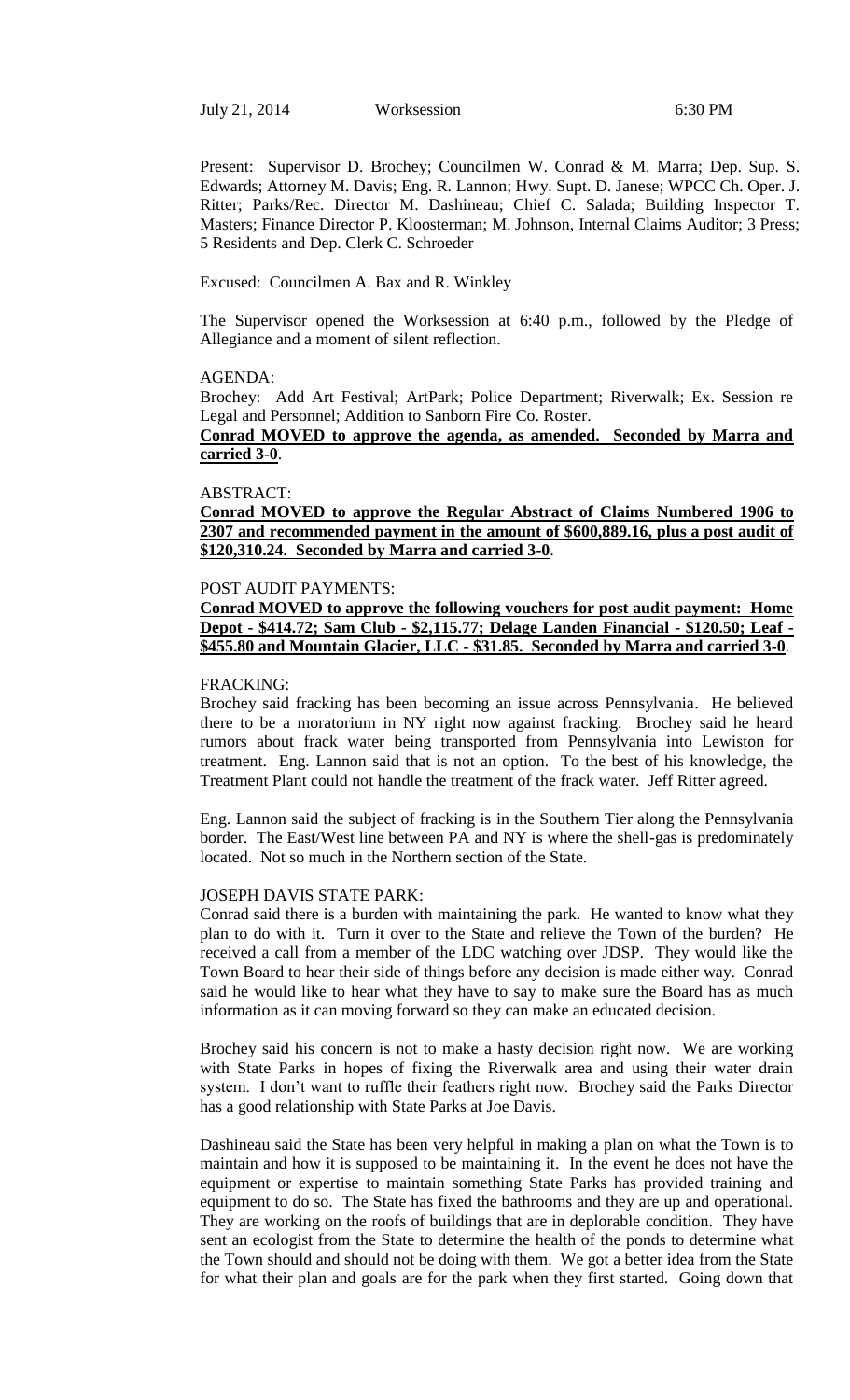path, they have helped us out quite a bit. Dashineau said the State is sharing maintenance crews with the Town from different parks.

Edwards asked if there is any cost burden or is the State taking the burden on the new roofs and the plumbing. There was one time we would supply the material and they would supply the labor.

Dashineau said that was his understanding too on the material.

Brochey said there is an asbestos problem in some of the buildings. Hopefully, we can work with them on that too. Dashineau said the shoreline is another area where work was done that the State didn't approve. The State will work with the Town on the asbestos issue, he said. They are going to board up all the buildings to secure them and seal them up. For the buildings they can't board up they will put another building on top of it to seal up the problem.

### KEY BANK CHARGE RESOLUTION:

The Finance Director said they discussed this issue a month ago. Key Bank needs a resolution/vote from the Board stating each individuals name along with the credit limit to proceed.

## **Marra MOVED to authorize Credit Cards to Donna Garfinkel, Town Clerk - \$10,000 limit; Chris Salada, Police Dept. - \$2,000 limit; Jeanette Collesano, Senior Center - \$2,000 limit and Doug Janese, Highway Dept. - \$2,000 limit. Seconded by Conrad and carried 3-0**.

Brochey said he omitted to add an item to the Agenda. He had a request from Village of Lewiston Trustee Bruce Sutherland to borrow a tent from the Town of Lewiston Recreation Dept. for use during The Great Contraption Race benefitting the "It happened to Alexa Foundation", scheduled August 2.

### **MARRA MOVED to allow use of a Town of Lewiston tent at Veterans' Park in the Village of Youngstown during the Great Contraption Race, August 2. Seconded by Conrad and carried 3-0**.

#### EQUIPMENT TRANSFER:

Brochey said the Sewer Dept. has a Skid Steer Loader and a Hydraulic Compact Excavator purchased through a lease in 2013 that they no longer need. Per discussions with Jeff Ritter and Doug Janese, the Sewer Dept. would like to transfer the equipment to the Highway Dept. The Skid Steer had a purchase price of \$53,649.00. The Excavator had a purchase price of \$68,565.00. Both items were purchased on a three year lease-to-own program. One payment has been out of SS3. The Highway Dept. would assume the lease on the equipment and would make the equipment available to the Sewer Department when needed. This would free up \$20,000.00 a year for the Sewer Dept. to spend on other equipment that is needed.

Dashineau said he would be willing to share the cost of the equipment as both pieces of equipment are used extensively by the parks department.

After some discussion, it was recommended that Ritter, Janese and Dashineau work out the funding amongst themselves.

#### FORMATION OF SUPERVISOR/RESIDENT COMMITTEE:

Brochey said the formation of this committee is coming along. Nine or 10 individuals have applied. He will narrow this to five. This Committee will help the Supervisor diagnose capital improvement jobs, funding, grants, etc.

### RIVERWALK ASSOCIATION:

Brochey read a letter written on behalf of the Board of Directors of Riverwalk, regarding concerns from owners of Riverwalk Drive South.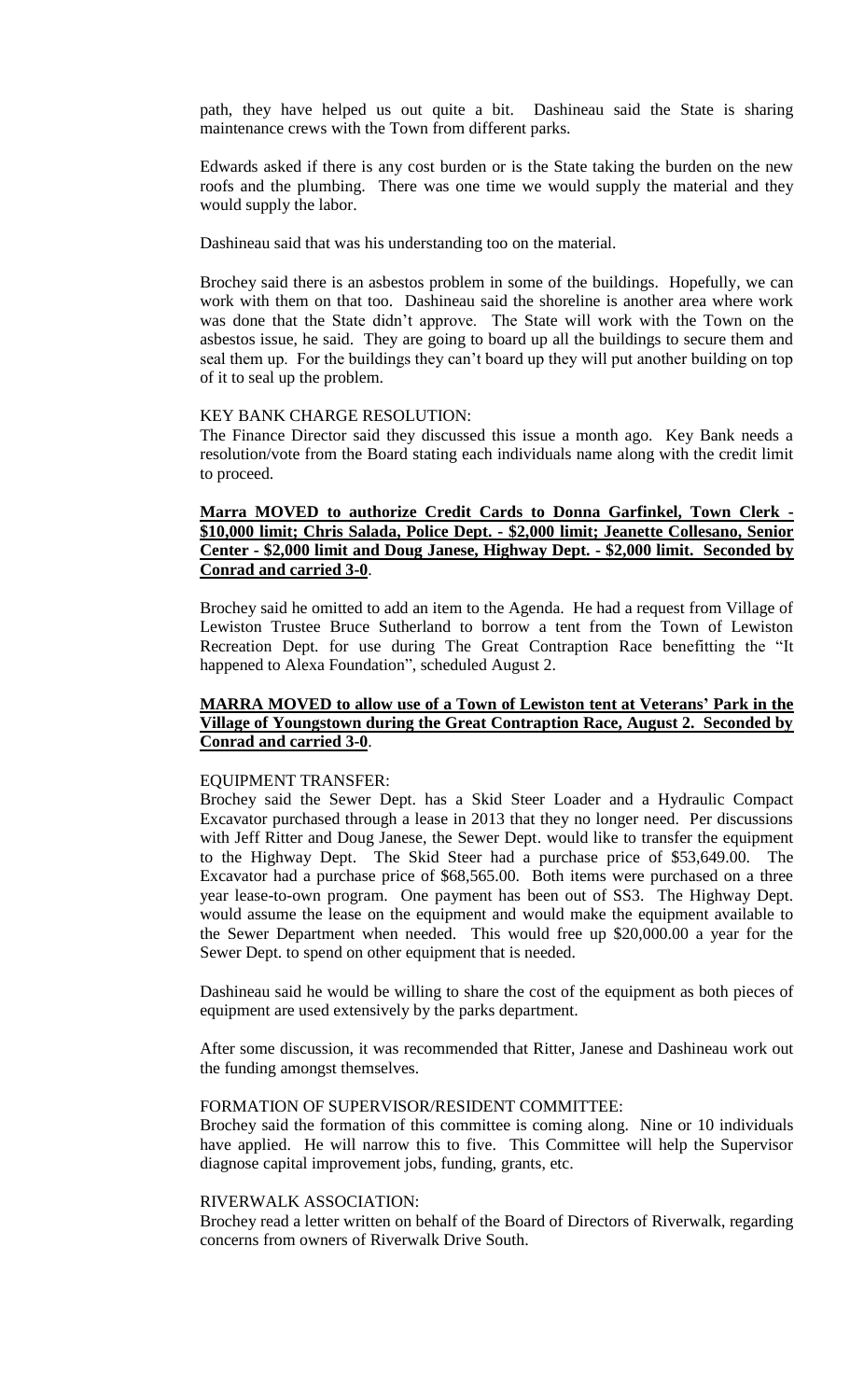At the Board's June meeting, owners of 4306 and 4828 Riverwalk Drive South noted that they also are having drainage issues with water ponding in the rear of their units. The owners asked the Board if the drainage work being done on Riverwalk Drive will alleviate this problem.

Lannon said he was unable to comment at this time. The only thing he could comment on was that he had a commitment of the contractor to do the cleaning, flushing and televised work of the storm sewer by the end of the month.

### RIVERWALK SIDEWALKS:

Brochey said the Town received three estimates for sidewalk repair. Atty. Davis recommended addressing this in executive session for advice from Counsel before any action is taken.

### NASSBAUMER INVOICES:

The Finance Director said there are several outstanding invoices with Nussbaumer & Clark. In total, Nussbaumer & Clark have outstanding invoices totaling \$32,677.46. The top four items are Town projects totaling \$21,470.54. The remaining amounts are for two PIP's. He is looking for some guidance on how to proceed.

Atty. Davis said this is something that should be addressed in Executive Session also for advice of Counsel on how to resolve these outstanding accounts.

### HEALTH CARE CONSORTIUM:

Brochey said he and the Finance Director are scheduled to attend a meeting in the Town of Somerset with Niagara County and other municipalities to develop a joint plan to save money on health insurance.

#### ART FESTIVAL:

Brochey said Art Fest promoters are looking for a picture of the current Town Board. He was unsure if there was one. Terry Duffy from the Sentinel said he might have a picture he would forward to the Supervisor.

### ROBERT'S RULES OF ORDER: Brochey read the following:

At the January 2, 2014 Reorganization meeting, the Town adopted Robert's Rules of Order for all official Town Board meetings. This motion was carried 5-0. The rules associated with the Board meetings are new to me and I believe it is important that we follow these rules to conduct efficient and effective meetings. With that said, I am making the request that all agenda items be submitted to the Clerk no later than noon on the Wednesday before the Board meeting. The agenda items should be clear and concise. If it is not on the published agenda we will not be discussing the topic.

I have two reasons for this proposition. First, this will allow for the Board members at the meeting to be properly prepared for all topics which will allow for more in-depth discussions. Secondly and most importantly, this provides transparency to our residents and allows them to be present at meetings of interest. Going forward, if we have a topic of discussion that arises the day of the meeting it will be added to the next Board meeting agenda allowing for preparation time. Furthermore, if topics come up during Board meetings that are not defined on the agenda the topic will be immediately tabled until the next meeting. If we do have an emergency item that needs to be discussed and voted on that is time sensitive I believe this would be one of the only items that we should be adding to the agenda at the meeting. I ask that you also flag me on these items.

#### MAWHINEY CLAY MINING:

The Building Inspector said last fall was the last time the Board discussed as a whole the Mawhiney Mine. They submitted a proposal for a mining permit. All the information was not correct on it. The amount of the check was incorrect. The check was never deposited. As of today, the Mawhiney mine does not have a permit. They have not taken any action to correct any of the nine or ten items the Town Board told them to correct. They have not done one. I'm looking for clarification of what to do. I'm hoping we can talk about that at some point.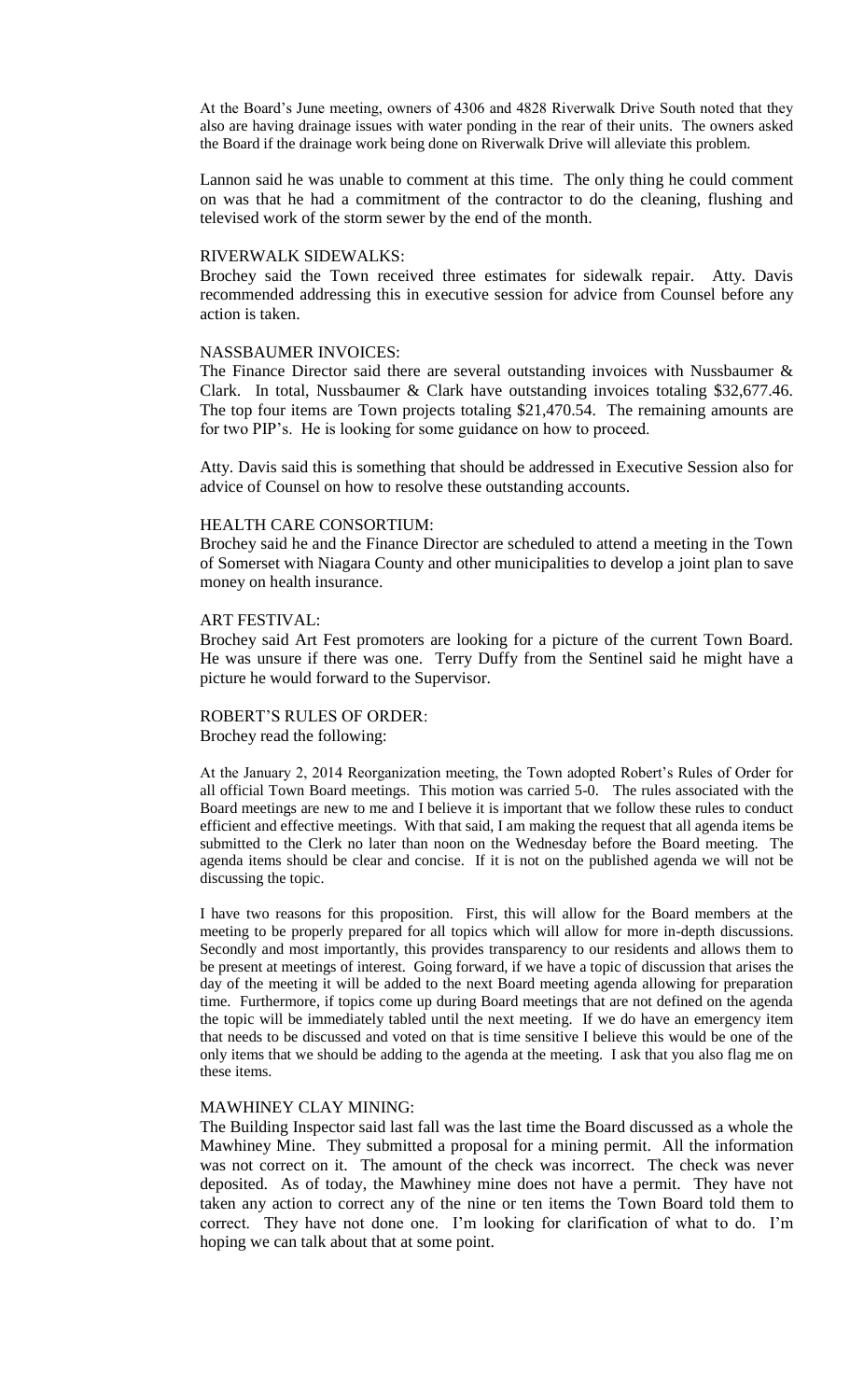Atty. Davis said there is a Supreme Court order about the operation of that mine. You eliminated what you can do going forward. You're going to violate the Judge's order with regard to the operation of that mine and the fees to the Town of Lewiston. I don't know what you want to do tonight but I'm happy to talk to you about that mine. I was not the attorney that handle any of that litigation but I'm familiar with what happened.

Brochey asked to get Atty. Davis up to date and get his professional opinion on how this should be handled.

Masters said they are operating every day without a Town permit.

Atty. Davis said the main provision of the Supreme Court order talked about the payment of fees to the Town. That is my primary concern but they otherwise have to comply with the Town's Excavation Law. They require a permit. They have a DEC permit. They require a local permit and they are likely required to provide certain information to the Building Inspector but I have not talked to Tim (Masters) about what he does and does not have.

The Building Inspector said he gave the Board 11 items on December 9, 2013 that have not been complied with along with all the corrections on the previous attorney's mining permit. All of those provisions have not been complied with. I'm just looking for direction on what to do.

Atty. Davis said he would like to review the Supreme Court order before he gives any legal advice as to the next step.

Conrad recommended discussing this in executive session regarding pending litigation.

### AUGUST WORKSESSION:

Brochey announced a worksession will be held August 11, 2014 at 6:30 p.m.

#### YARUSSI – DICKERSONVILLE ROAD PROJECT:

Brochey said he received a complaint from Mr. Walck who has a collapsed pipe in his driveway at 4657 Dickersonville Road. The pipe has collapsed so badly that when it rains too hard, water does not go underneath the driveway but floods in front of his house. He was told it would be fixed by October. The Supervisor found this to be unacceptable.

Janese said this is a County road. It falls under the jurisdiction of Niagara County. The County has supposedly talked with Mr. Walck, who was told to contact the Contractor, Yarussi Construction, who damaged the actual pipe.

The Supervisor then read a letter from Robert Nablo of the Water Dept:

- 1. The work that Yarussi Construction did for the Town at Cliff Road regulator and Creek Road regulator was not satisfactory to the Town and Nussbaumer and Clark. When Yarussi asked for payment on the work they had done it was decided that they would "make right" to the Town various changes that were not done at the time of construction. These discussions should have been put into a letter and both parties could sign this document so there would be no problem moving forward. Yarussi has done some restoration at Cliff Road and Dickersonville Road but I am getting complaints that need to be addressed before we sign off on these projects.
- 2. There is a leak on the water main on Irving Dr. The waterlines in this area are 15' deep because of the Old Hojack railroad trestle. We attempted to dig it up but it is about 12' below Verizon's fiber-optic and telephone lines. I want to tie in at the hydrant and install a 320' of new 8" PVC at a reasonable depth and then abandon the old portion. Any modification or deletion of the Town's waterlines must be approved by the Health Department. I would like permission to discuss this matter with the Town Engineer.

The Engineer said he would contact Mr. Nablo. Conrad asked to be kept in the loop. The Engineer said he would.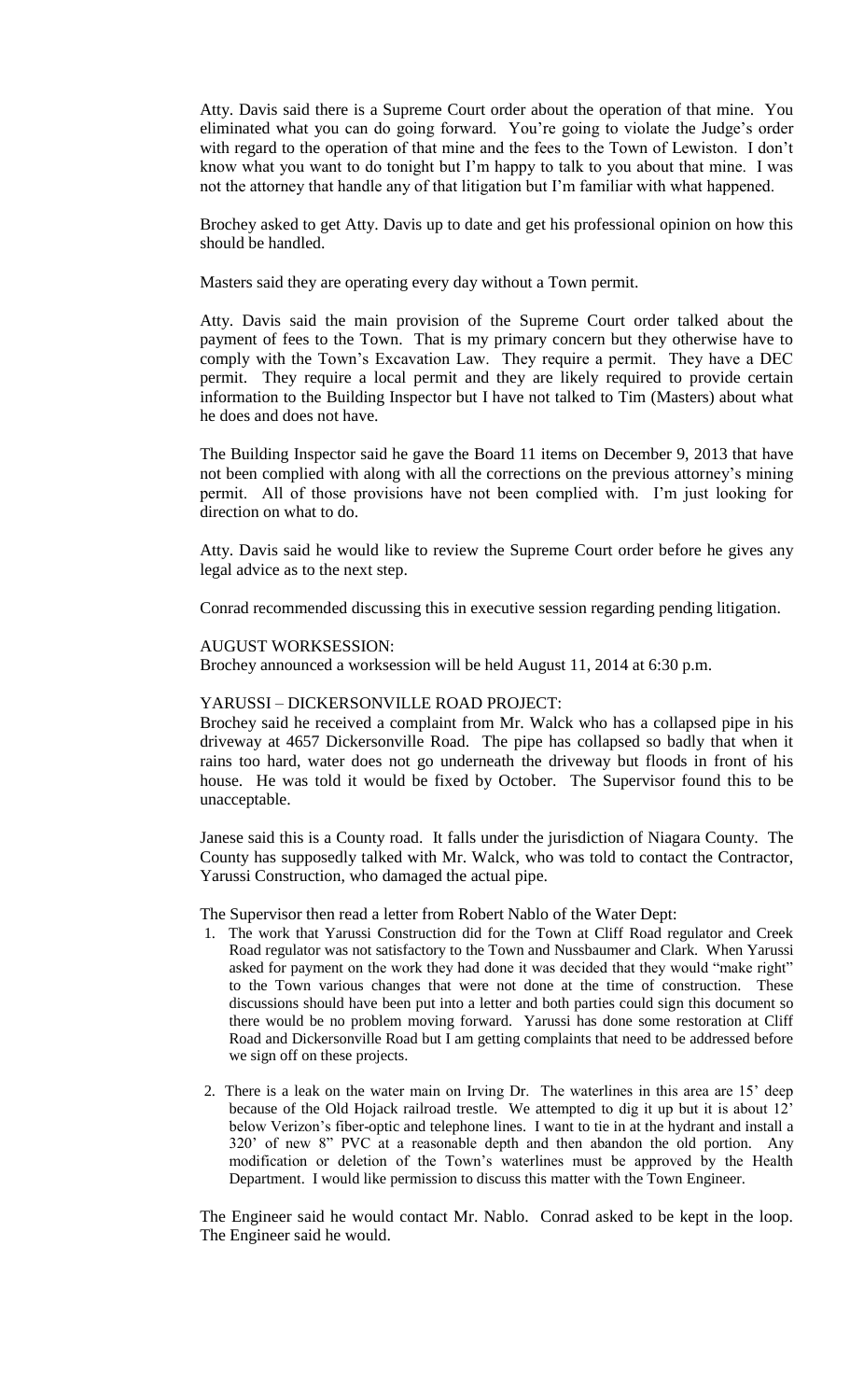## RESCIND CAC MEMBERS APPOINTED IN JANUARY:

At the Reorganization meeting, a motion was made by former Town Councilman Ernest Palmer to nominate the following individuals to the CWM Siting Board CAC: Gary Catlin, Ronald Craft, Robert DiFrancesco, Mark Gallo and James Mandell until 12/31/2014. At the next meeting, the Supervisor noted that these were his appointments.

## In an effort to clean up the minutes, **Conrad MOVED to rescind the motion on the January 2, 2014 Reorganization minutes on the CWM Siting Board CAC appointees and to confirm the Supervisor's appointments: Robert DiFrancesco, Dr. Mark Gallo, Edward Jesella, Joseph Leone, and Amy Witryol. Seconded by Marra and carried 3-0**.

The Supervisor said he is working on a CWM CAC meeting.

## 2015 GREENWAY PROJECT APPLICATIONS:

Going forward, the Parks/Rec. Director said he would start planning projects in the summer, apply for Greenway funds in the fall and begin construction when they are approved. We had an insurance adjuster and safety inspector take a look at all of our different playground units. There are issues at Colonial Village Park and Sanborn Park, specifically with the slides. They were deemed dangerous.

The first proposal for Greenway Funding would be for a new playground unit at Colonial Village Park in the amount of \$55,000.00. He also asked for permission to remove that playground completely. It was built in 1996. There are new sets of regulations for playgrounds. A lot of that playground doesn't pass muster. You're allowed to keep it there but once you start improving or upgrading it, they are going to want you to do the whole thing. We would spend just as much money maintaining it as we would buying it new at this point.

## **Marra MOVED to direct the Parks Department to immediately remove the existing playground unit at Colonial Village Park. Seconded by Conrad and carried 3-0**.

Dashineau said he would work with the Grant Writer, Bernie Rotella to put together a Greenway package for playground equipment. He hoped to have this available for approval at the next meeting.

Dashineau said Colonial Village playground was built the same year as was the playground at Kiwanis Park that was replaced three years ago. At the time they demolished the playground at Kiwanis Park they put the components off to the side and offered a bidding process to the public for that equipment. That is now up at Porter-onthe-Lake. Dashineau said he would like to do the same for Colonial Village. He has been given permission to store all the components of the playground at the fire hall before it is offered up for bid.

The second Greenway proposal would be for repairs and upgrades to the Tennis Courts and 'overflow' basketball courts at Kiwanis Park. Amount to be determined by RFP process. The project will include joint crack repair, new sport-specific sealing and striping of the tennis and basketball courts. It would also include new tennis net systems and basketball net systems, as both are in disrepair. Both units have lasted well past their expected date of usefulness. Total project cost is estimated at \$55,000 to \$60,000.

### QUASAR/EQUATE:

Conrad said they had talked in the past about issuing a six-month moratorium on Equate in the Town of Lewiston. What is our next move? Do we do the moratorium or do we just ban it and wait for someone to try and circumvent the law?

Atty. Davis said they could ban it but it would likely be challenged. A moratorium is what other municipalities have done. Davis said he takes direction from the Board. He hasn't been asked to draft a moratorium.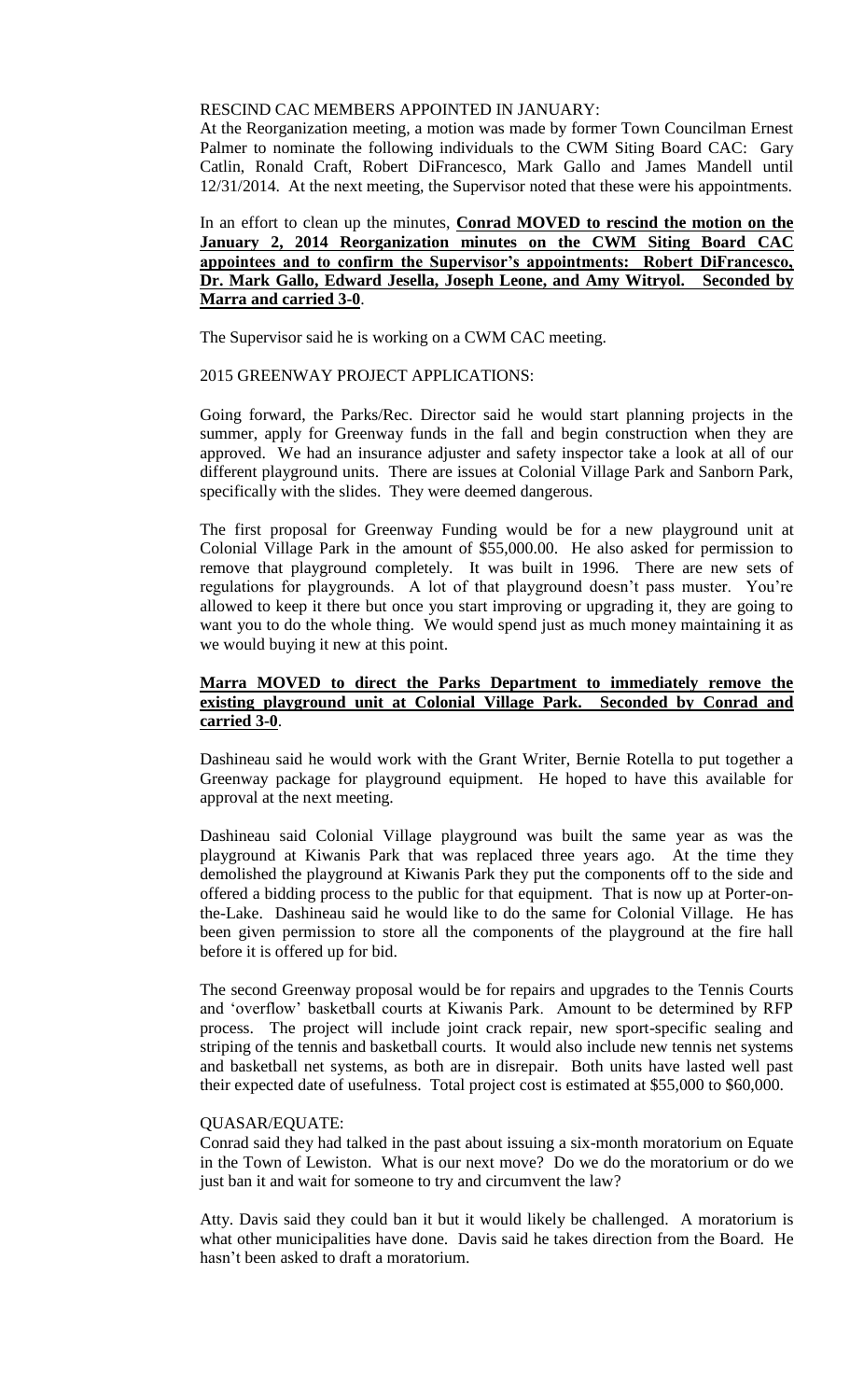Brochey said the Town is sharing the cost of an environmental attorney with The Town of Marilla. Brochey said he will ask other towns to share in the cost.

Davis said the Town of Lewiston is being pro-active by retaining an expert. It should also be pro-active and adopt a moratorium.

### **Conrad MOVED to direct the Town Attorney to draft the language for a Moratorium on Equate, for Board review at the next meeting. Seconded by Marra and carried 3-0**.

#### BRIDGEWATER ESTATES:

Atty. Davis said it would be his preference to discuss this in Executive Session as there is a pending court case and potential litigation to come.

#### McPEEK SITE PLAN:

The Planning Board on June 19, 2014, reviewed and approved a site plan for Ernest McPEEK to allow for a 3,000 sq. ft. addition to his retail (antiques) business, located at 2692 Saunders Settlement Road, SBL# 118.00-1-18.

## **Conrad MOVED to authorize a Negative Declaration on said proposal. Seconded by Marra and carried 3-0**.

## **Conrad MOVED to approve said Site Plan located at 2692 Saunders Settlement Road, as proposed. Seconded by Marra and carried 3-0**.

### NYS DOT DRUG TEST:

Brochey said he would address this in Executive Session.

### POND REQUEST – TOWNLINE ROAD:

Conrad referred to a request from Todd Schroeder to put a recreation pond on his property at 4912 Townline Road. The pond will be 50-ft wide, 100-ft. long and 10-ft. deep at one end and will have a sandy beach. The dirt from the pond will be used to fill in low spots on the property. Mr. Schroeder is asking that the \$5,000 excavation fee be waived.

### **Conrad MOVED to approve the pond with the following conditions:**

- **1. The pond be constructed as planned and submitted**
- **2. The spoils from the project to stay on the property and not sold off for profit**
- **3. Benched slopes (4H:1V) for the first 20 feet**
- **4. The depth of water to be between 6'-12'**
- **5. A posted sign (Pond) with throw life ring**
- **6. Overflow outlet required (spillway)**

**Seconded by Marra and carried 3-0**.

### **Conrad MOVED to accept the waiver of the \$5,000 excavation fee. Seconded by Marra and carried 3-0**.

#### TALARICO BROS. – DRAINAGE LINE:

A letter submitted by Mr. James Talarico was copied to the Town Board Town Attorneys, Engineer and Highway Supt., as follows: I am building a home at 741 Chicora Drive. When the cellar was excavated, a rear drainage line was hit because it was not in the drainage easement. Other builders have encountered the same problem. I checked with the Highway Supt. and he assured me that this problem would be corrected by the Town. I would like this problem addressed as soon as possible so that I don't have a problem obtaining the certificate of occupancy.

The Supervisor asked the Highway Supt. for his comments.

Janese: You're probably going to have to ask CRA. We have a set of drawings where they inspected it and said everything was fine. The actual line is about 20-ft in from where is should have been placed. When the contractor went to do some excavation on their property, they found the Town line quite away from where it was supposed to be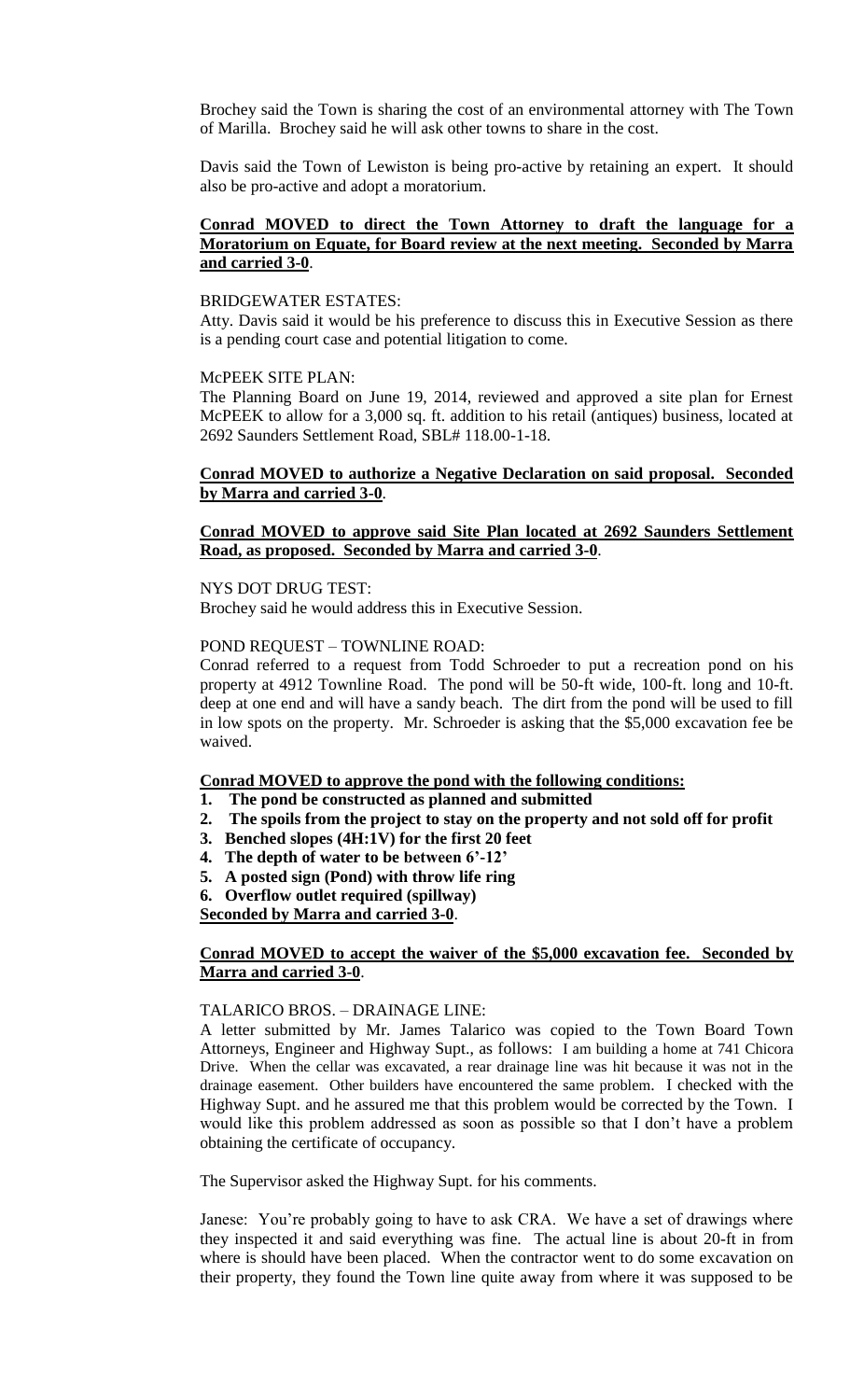and where the Engineer said it was inspected and approved to be. I don't know what you want to do with it gentlemen? Do you want to hire somebody or direct me to do it? See if the Engineer has a different set of drawings this time. Obviously somebody did inspect it and signed off on it.

Conrad: What's the status of the drainage line right now?

Janese: They basically excavated thru them. You have to move them. They are in everybody's back yards.

Conrad: How long of a distance are we talking about?

Masters: About 300-ft.

Conrad: Is there a fix that you could suggest or recommend.

Janese: It's up to the Board, I guess. Does the Town want to assume the cost?

Conrad: We can figure that part out but what's the fix?

Janese: You're going to have to move the lines that are there. I would move all 300-ft. I can't see doing a Band-Aid.

Conrad: Do we know the contractor? Or was it done so long ago.

Masters: I'm pretty sure it was Smith Bros. Construction.

Atty. Davis: When was it built?

Janese: In the 1990's or early 2000's. The bottom line is it's your engineering and I'm not throwing any stones but your engineering firm approved it all. I don't know what you could possibly even say to the contractor.

Atty. Davis: The letter says "I checked with the Superintendent and he assured me this problem would be corrected by the Town." Were other assurances provided to him?

Janese: To whom? I don't even know who you are talking about.

Atty. Davis: James Talarico. The letter says you, the Highway Supt., assured him.

Janese: I wouldn't have and I have no intention to. That is why I'm bringing it to the Board.

Conrad: It obviously needs to be fixed. Can we put together a scope and estimate of what it would cost to make the changes so we have some idea of what we're dealing with and decide how we want to move forward with it?

Masters: It just needs to be done in a fairly quick manner because we have three houses that are roughed in right now that the storm water is basically dumping right in out of that line at their basements. I told them I would not issue a certificate of occupancy for those three homes until that line gets fixed.

Lannon: What we would need to do is install roughly 300-ft. of replacement pipe. The challenge is that there are some very large matured trees back along the easement. The pipe was moved to the north in an attempt to save the trees. Unfortunately, it was moved further than perhaps it should have been. Being that there is a large setback in the front, the lots are narrow so there is not a large area to place the home. Unfortunately when the excavation was done for the foundation of the basement it compromised the drainage system.

Conrad asked the Engineer to investigate what it would cost to put the pipe within the easement.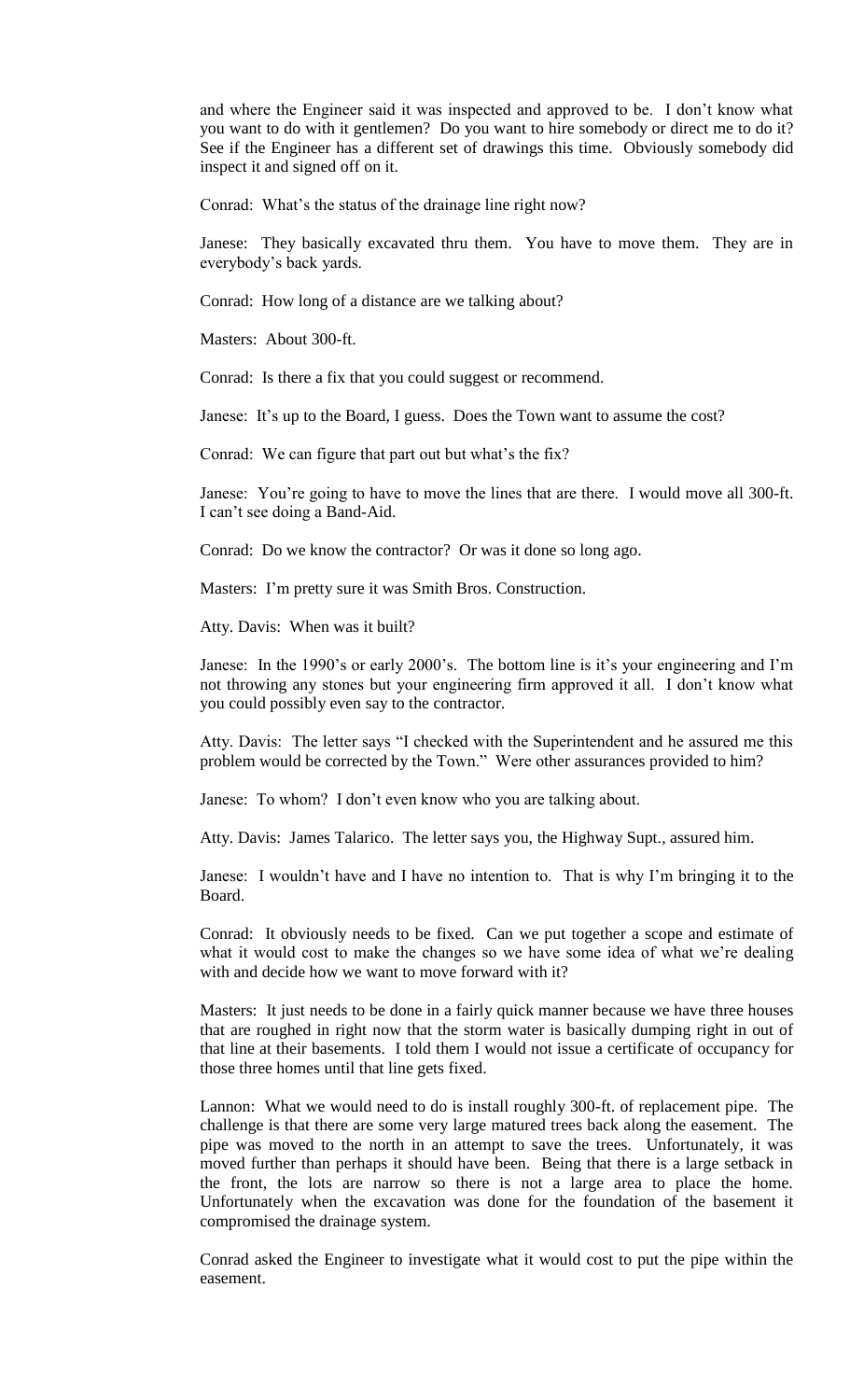### KIWANIS PARK DRAINAGE:

The Supervisor read the following letter submitted by David Szalach, 4813 Oakridge Lane. I live on the west side of Kiwanis Park. I would like the Town to look into a few concerns that I and my neighbors have regarding area drainage. When we built our house 15 years ago there was a French drain installed on the west side of Oxbow Lane and a catch basin with a drainage pipe extended to the storm sewer that runs north-south along the back edge of Kiwanis Park and behind the properties on Park lane. When this was first installed there was drainage of the water in the ditch and the culvert pipes connecting to it as well as flow in the accompanying storm sewer, which eliminated any standing water and consequently reduced any mosquito breeding habitat. Over the last several years this ditch has not drained and the accompanying storm sewer has become debris laden and stagnate to the point that it is a significant hazard to small children and a breeding ground for muskrats and mosquitos.

Also please consider removing the gate at the south end of Kiwanis Park as it no longer serves a purpose and only gives inconsiderate drivers something to go around and leave ruts in the grass.

Janese said he was unaware this was going to be on the agenda. He offered to take a look at the situation and report back at he next meeting.

### SEWER REFUND REQUEST:

The Supervisor referred to a request from Tom & Lisa Trapasso, 655 Raymond Drive, for an exemption of sewer fees when the liner was replaced and the pool refilled. The water department calculated the refund at \$144.00.

## **Conrad MOVED for approval. Seconded by Marra and carried 3-0**.

#### SMOKING BAN – RIVERWALK PATIO COMMUNITY:

The Supervisor said homeowners Robert & Susan Radke, 4295 Riverwalk South are asking the Board to consider a smoking ban in their patio-community. Brochey said he replied to the homeowners that this would be a State issue or to check with their Homeowners Association.

### BUREAU OF FIRE PREVENTION – NEEDED WATER IMPROVEMENTS:

The Supervisor read a letter from Les Myer, Chairman of the Fire Bureau: The members of the Fire Prevention Bureau have met several times to discuss needed water improvements in the Town. There are three areas that we feel need to be upgraded at this time.

- 1. The first area is Creek Road north of Pletcher Road. This is an 8" water line that was installed to serve the houses on the west side of the road. This line should be replaced. In anticipation of the proposed Lewiston Recreation Center, engineering was done for this project but was never bid out. After reviewing the drawings with Water Dept. Foreman Robert Nablo, we would like to suggest a few changes. The changes we propose would better serve the Lewiston Porter School System and should not increase the construction cost. With a possible tie in with meters to the Town of Porter, this project may be eligible for assistance from the NCWD as a transmission line.
- 2. Another are is Lower River Road and Morgan Farms. Lower River Road from the Village line to Pletcher is a 1930's era 6" line. The remainder from Pletcher to the Town line is 12" but is of the same time era. Both of these lines should be replaced. The Morgan Farms area is in need of some line replacement to properly feed the Lower River Road line.
- 3. The third area is Mayflower Road. This is an older 6" line that should be replaced to increase the available fire flow.

Eng. Lannon said he would discuss these items with the Water Foreman and get some further information. I would have to find where it is located and find out what the next steps would be. If you are looking for estimated construction costs, I can prepare them for the next meeting. The Board asked to put this on the agenda for the next meeting.

#### 2013 - \$1,750,000 Public Improvement BAN Renewal:

The Finance Director said the BAN is coming due for renewal. He provided the Board with three different options on what to do with it. At this point, it would be his recommendation to roll it over to a new BAN. He estimated a \$200,000 additional hit to the Highway Budget for 2015. I just wanted to get this information to the Councilman so they could look at it. If they had any questions he would discuss them in-depth with them. The Board tabled this item until the next meeting.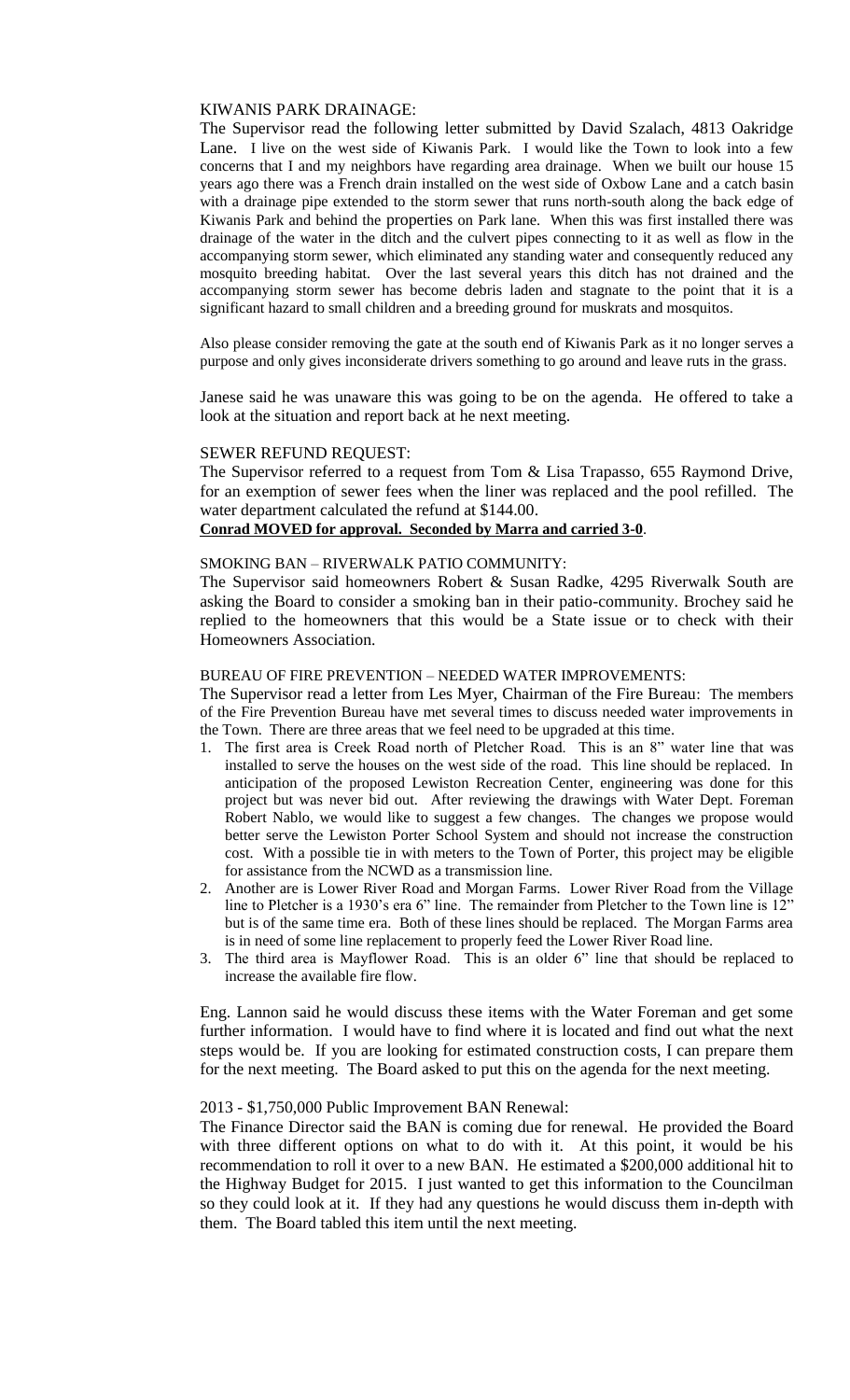### SANBORN FIRE COMPANY:

The Sanborn Fire Company submits for active membership in said Fire Company the following name: Alusha A. Price, 5506 Townline Road.

## **Marra MOVED to approve. Seconded by Conrad and carried 3-0**.

Before entering into executive session, the Highway Supt. asked for some type of decision on the Muckland Pumps. Also, Janese said there will have to be some site work done behind the houses on Riverwalk after they put the drainage line in.

Also, Janese asked for a brief executive session to discuss personnel and contractual.

Chief Salada said the Village of Youngstown is asking to borrow the unmarked police car from Thursday to Sunday during the Level Regatta. They will be using it for additional patrol.

## **Marra MOVED for approval. Seconded by Conrad and carried 3-0**.

Brochey said the Village of Lewiston thru the Police Department ordered "NO PARKING" signs thru the Modern Corp. for use during Artpark events. Brochey said it was brought to his attention that the Town of Lewiston would be responsible for purchasing the signs. Chief Salada said that is the matter up for discussion. Who is responsible for paying for them?

Prior to the Artpark season this year, the Village DPW approached him and said they were down to less than half the signage from years past. It came close to the season so we had to order them, Salada said. It was a time sensitive thing that had to be ordered. I'm just looking for direction for who is going to pay for them. Salada said he did not want the funds coming out of his budget. Although they don't say Artpark on them, they were specifically ordered for Artpark.

Brochey said it is his opinion that Artpark should be paying for the signs. He recommended sending the bill to them. Atty. Davis agreed to send the bill to Artpark to see if they will pay it.

Conrad said the signs were ordered for a safety concern. Salada agreed. If the "No Parking" signs are not up, it does create a safety hazard for pedestrians to cross the roadways and emergency vehicles cannot get thru the narrow roadways.

Mike Johnson, Internal Claims Auditor, said there is \$5,000 in the Highway Budget for signage. Can you take some of that out of there? Janese said that would be okay.

### **Conrad MOVED to allocate the funding for the Artpark signs from Traffic Control Acct.# A00-3310-0400-000. Seconded by Marra and carried 3-0**.

### **Conrad MOVED to forward the invoice to Artpark for reimbursement of the signs. Seconded by Marra and carried 3-0**.

# **Marra MOVED to adjourn into executive session for contractual matters, personnel and to obtain advice from counsel on legal matters. Seconded by Conrad and carried 3-0**.

Time: 8:40 p.m.

### Executive Session:

Present: Brochey, Conrad, Marra, Edwards, Janese, Lannon, Masters, Kloosterman and Davis

Issues Discussed:

- 1. Joseph Davis State Park Parking Lots
- 2. Chicora Drive Drainage
- 3. Riverwalk Sidewalks
- 4. Muckland Pumps